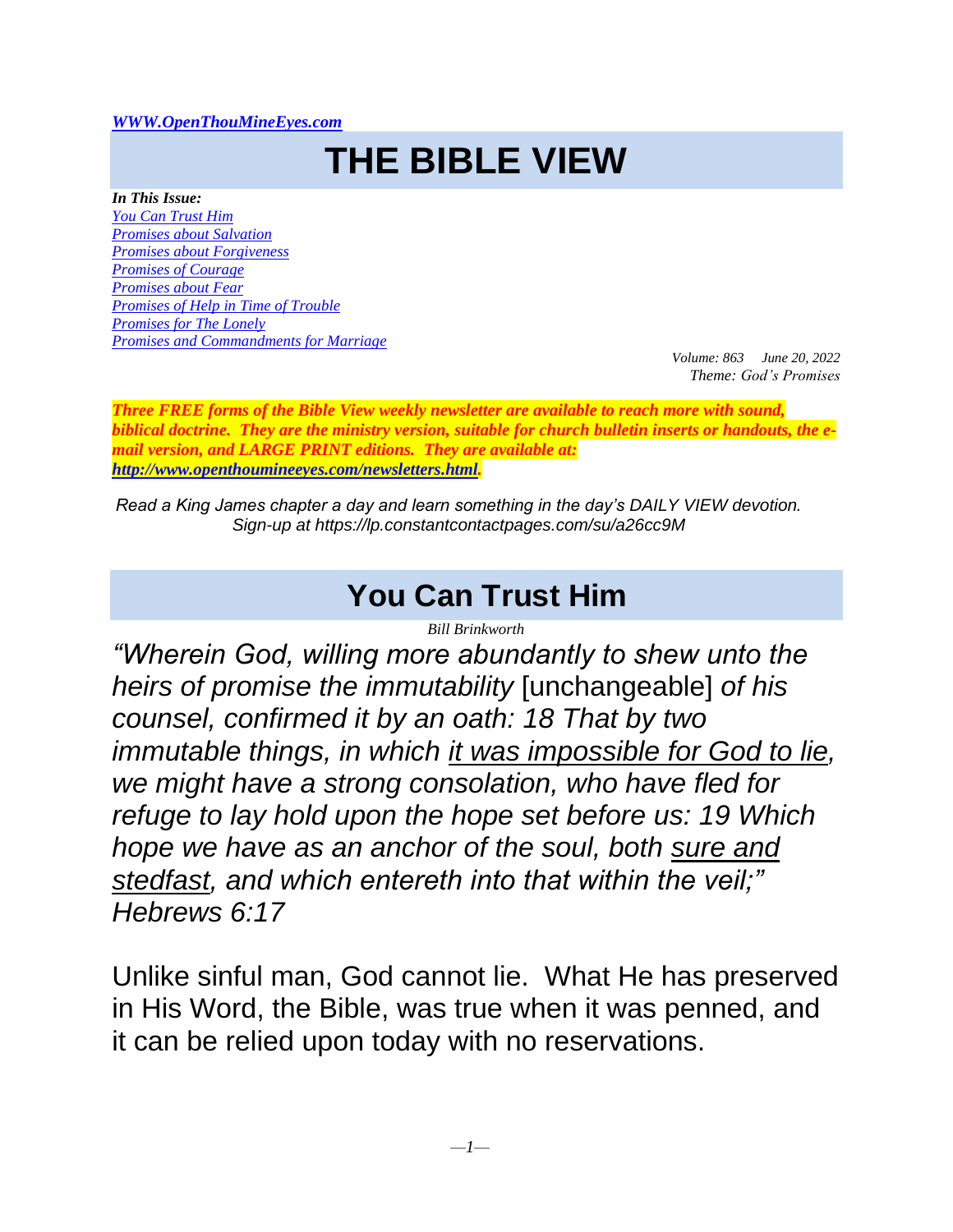Truth about most matters is difficult to find. News medias too often air only part of the facts they want listeners or readers to believe. Many politicians state only what they want the public to know. Others often make statements without knowing or communicating the other side of the argument or story. Opinions are often touted as facts when they are not!

Absolute truth is hard to find. However, our Creator knows all sides of situations, loves us, and wants us to have the truth. Authenticity, realism, exactness, and accuracy of situations and experiences are so important to Him that He has preserved truths for all to know. What he has saved for us between the pages of our Bible can be relied upon. If God said it, we can believe it. God will not lie!

#### **"If God said it, you must believe it!"**

# **Promises about Salvation**

<span id="page-1-0"></span>*"That whosoever believeth in him* [Jesus] *should not perish, but have eternal life. For God so loved the world, that he gave his only begotten Son, that whosoever believeth in him should not perish, but have everlasting life."* 

*John 3:15-16*

*"3 Jesus answered and said unto him, Verily, verily, I say unto thee, Except a man be born again, he cannot see the kingdom of God… 5 Jesus answered, Verily, verily, I say unto thee, Except a man be born of water and of the Spirit, he cannot enter into the kingdom of God. 6 That which is*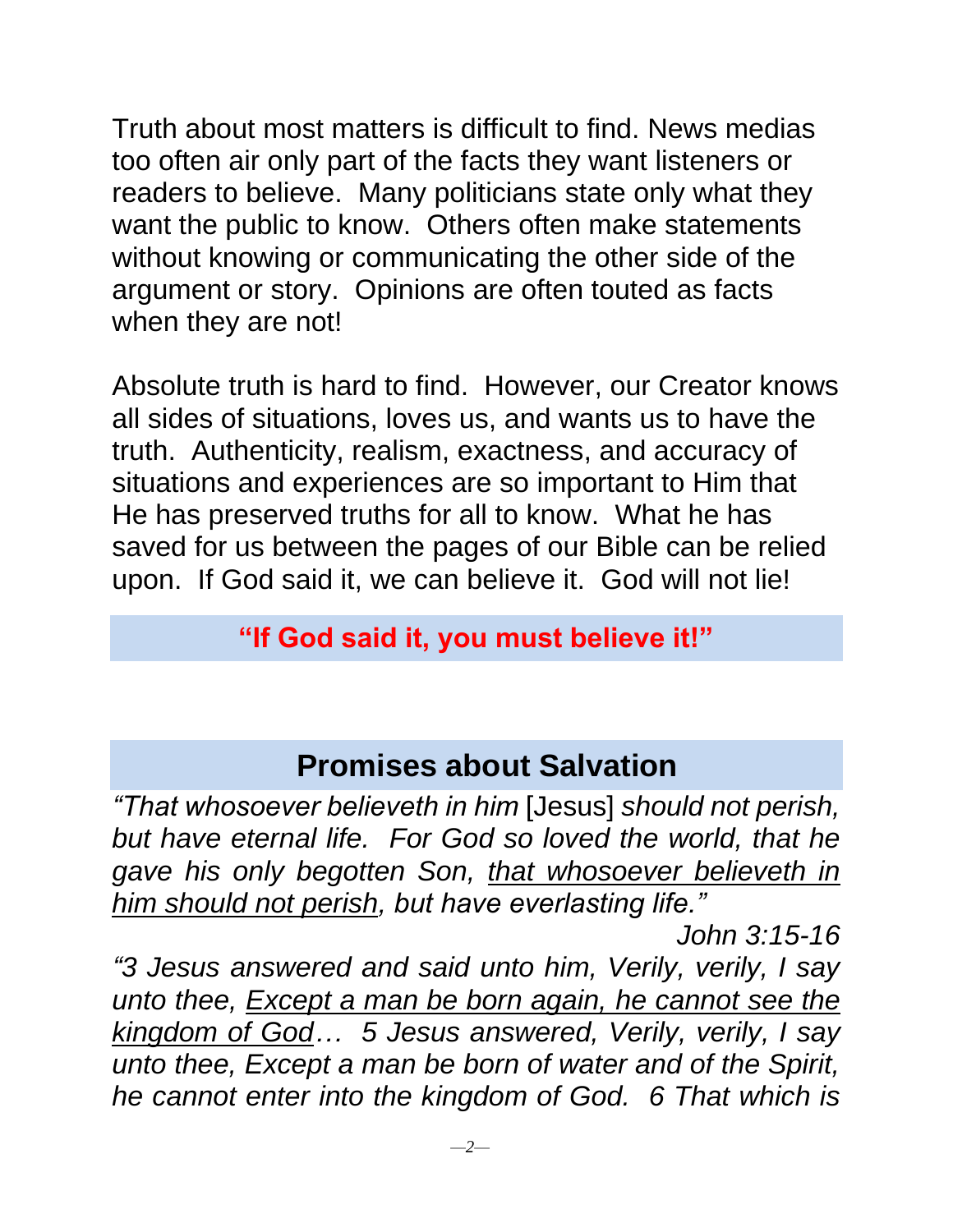*born of the flesh is flesh; and that which is born of the Spirit is spirit. 7 Marvel not that I said unto thee, Ye must be born again." John 3:3-7*

*"For he hath made him* [Jesus] *to be sin for us, who knew no sin; that we might be made the righteousness of God in him." II Corinthians 5:21*

*"For by grace are ye saved through faith; and that not of yourselves: it is the gift of God: 9 Not of works, lest any man should boast." Ephesians 2:8-9*

**"We are saved by someone doing for us what we cannot do for ourselves."** *— Lester*

# **Promises about Forgiveness**

<span id="page-2-0"></span>*"And when ye stand praying, forgive, if ye have ought against any: that your Father also which is in heaven may forgive you your trespasses. 26 But if ye do not forgive, neither will your Father which is in heaven forgive your trespasses." Mark 11:25*

*"But love ye your enemies, and do good, and lend, hoping for nothing again; and your reward shall be great, and ye shall be the children of the Highest: for he is kind unto the unthankful and to the evil. 36 Be ye therefore merciful, as your Father also is merciful. 37 Judge not, and ye shall not be judged: condemn not, and ye shall not be condemned: forgive, and ye shall be forgiven:" Luke 6:35- 37* Also: Matthew 5:44.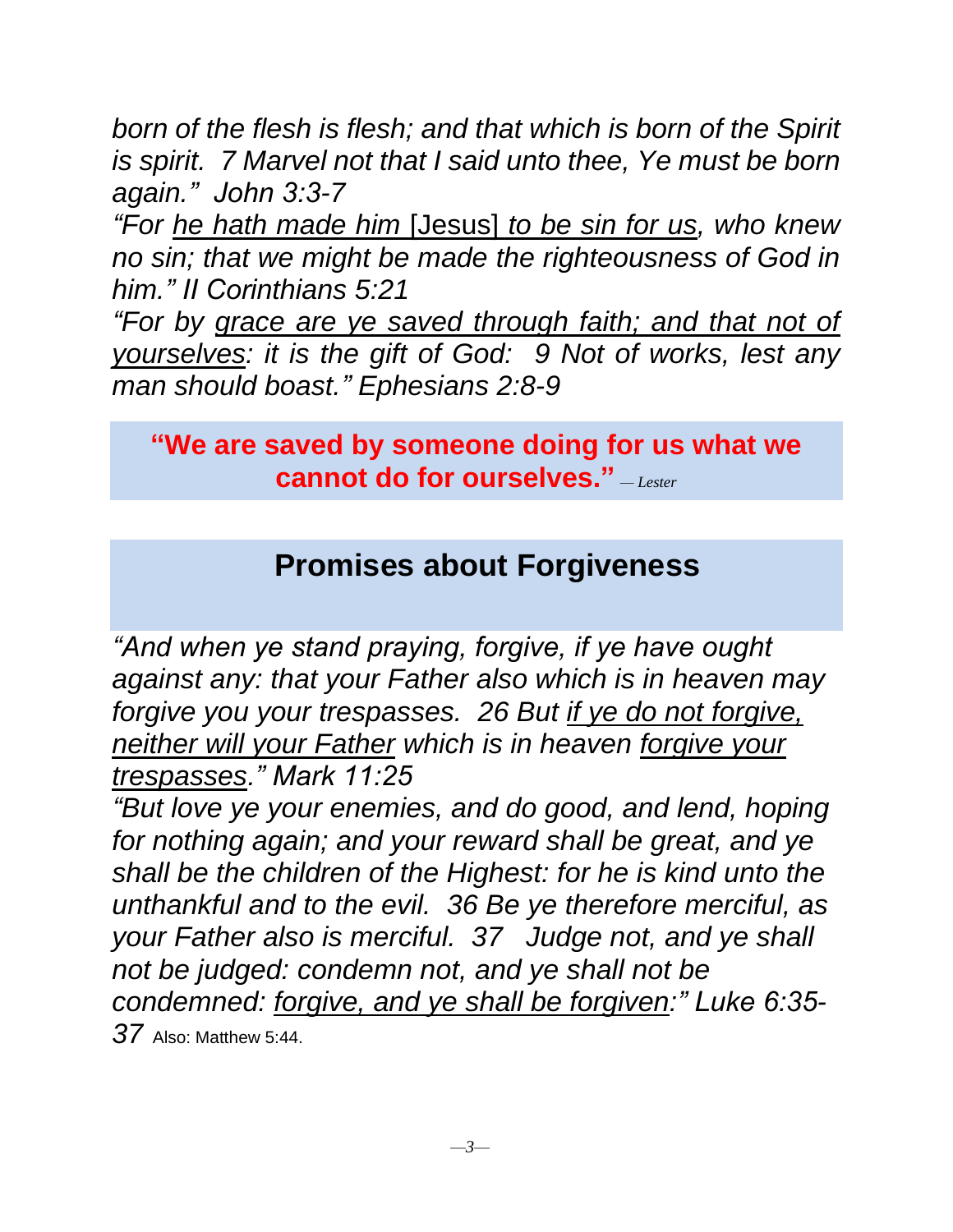**"The habit of judging and condemning others is usually a great deal more serious blemish than are the things we so glibly point out as flaws or faults***." —*

*Author Unknown*

### **Promises of Courage**

<span id="page-3-0"></span>*"Wait on the LORD: be of good courage, and he shall strengthen thine heart: wait, I say, on the LORD." Psalm 27:14* Also: Psalm 31:24. *"I know both how to be abased, and I know how to abound: every where and in all things I am instructed both to be full and to be hungry, both to abound and to suffer need. 13 I can do all things through Christ* 

*which strengtheneth me." Philippians 4:12-13* 

**"Have courage for the great sorrows of life, and patience for the smaller ones; and when you have laboriously accomplished your daily task, go to sleep in peace. God is awake.** *— Victor Hugo*

#### **Promises about Fear**

<span id="page-3-1"></span>*"For the LORD loveth judgment, and forsaketh not his saints; they are preserved for ever: but the seed of the wicked shall be cut off." Psalm 37:28*

*"And he said unto them, Why are ye so fearful? how is it that ye have no faith?" Mark 4:40*

*"For I the LORD thy God will hold thy right hand, saying unto thee, Fear not; I will help thee." Isaiah 41:13*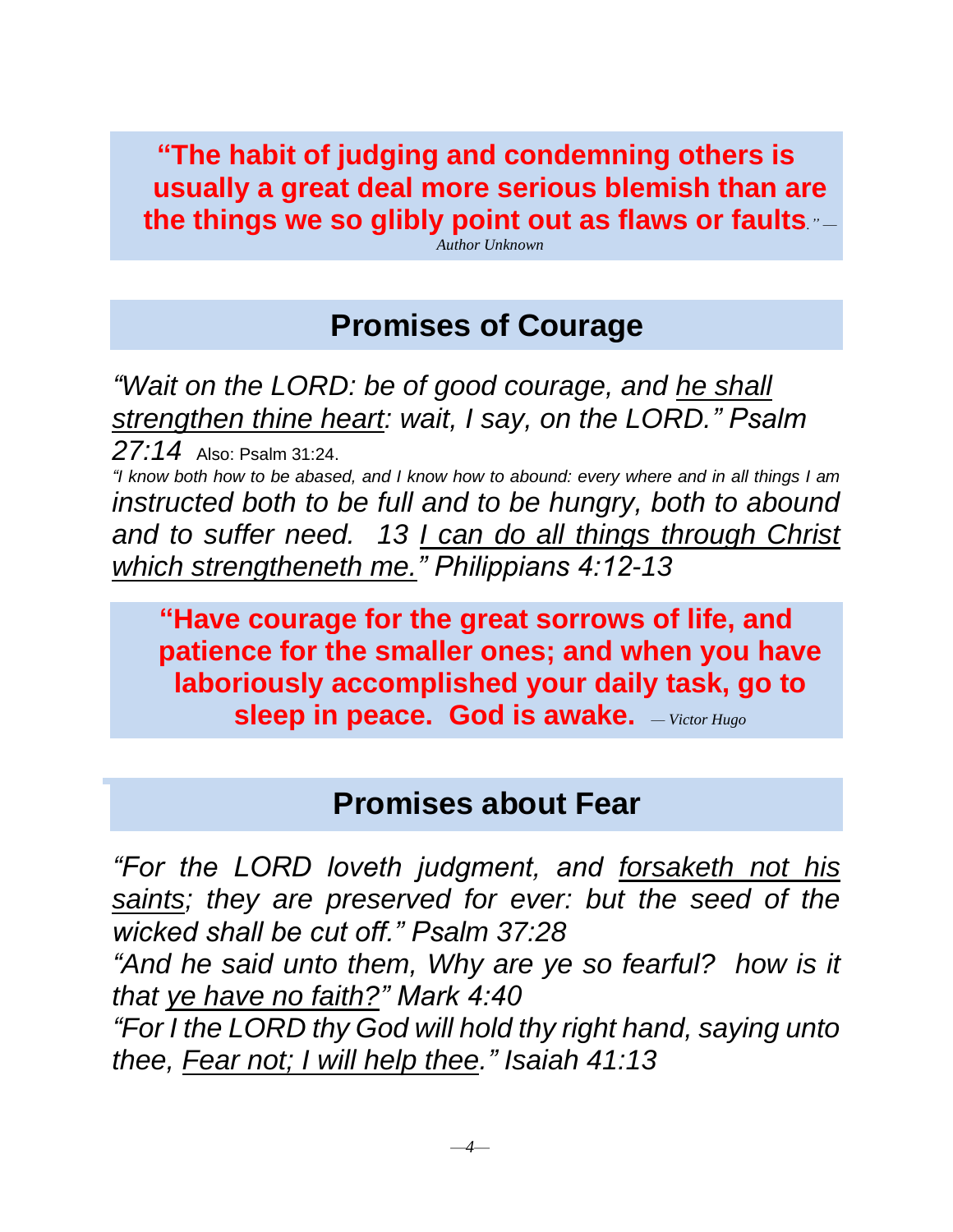*"But whoso hearkeneth unto me shall dwell safely, and shall be quiet from fear of evil." Proverb 1:33 "For God hath not given us the spirit of fear; but of power, and of love, and of a sound mind." II Timothy 1:7 "For the eyes of the Lord are over the righteous, and his ears are open unto their prayers: but the face of the Lord is against them that do evil." I Peter 3:12*

### **Promises of Help in Time of Trouble**

<span id="page-4-0"></span>*"But the salvation of the righteous is of the LORD: he is their strength in the time of trouble." Psalm 37:39 "The LORD is good, a strong hold in the day of trouble; and he knoweth them that trust in him."Nahum 1:7 "Though he fall, he shall not be utterly cast down: for the LORD upholdeth him with his hand." Psalm 32:7 "Thou art my hiding place; thou shalt preserve me from trouble; thou shalt compass me about with songs of deliverance. Selah." Psalm 37:24 "My flesh and my heart faileth: but God is the strength of my heart, and my portion for ever." Psalm 73:26* Also: Psalm 73:26.

*"The LORD is my rock, and my fortress, and my deliverer; my God, my strength, in whom I will trust; my buckler, and the horn of my salvation, and my high tower. 3 I will call upon the LORD, who is worthy to be praised: so shall I be saved from mine enemies." Psalm 18:2-3* Also: Psalm 18:2-3, 28:7.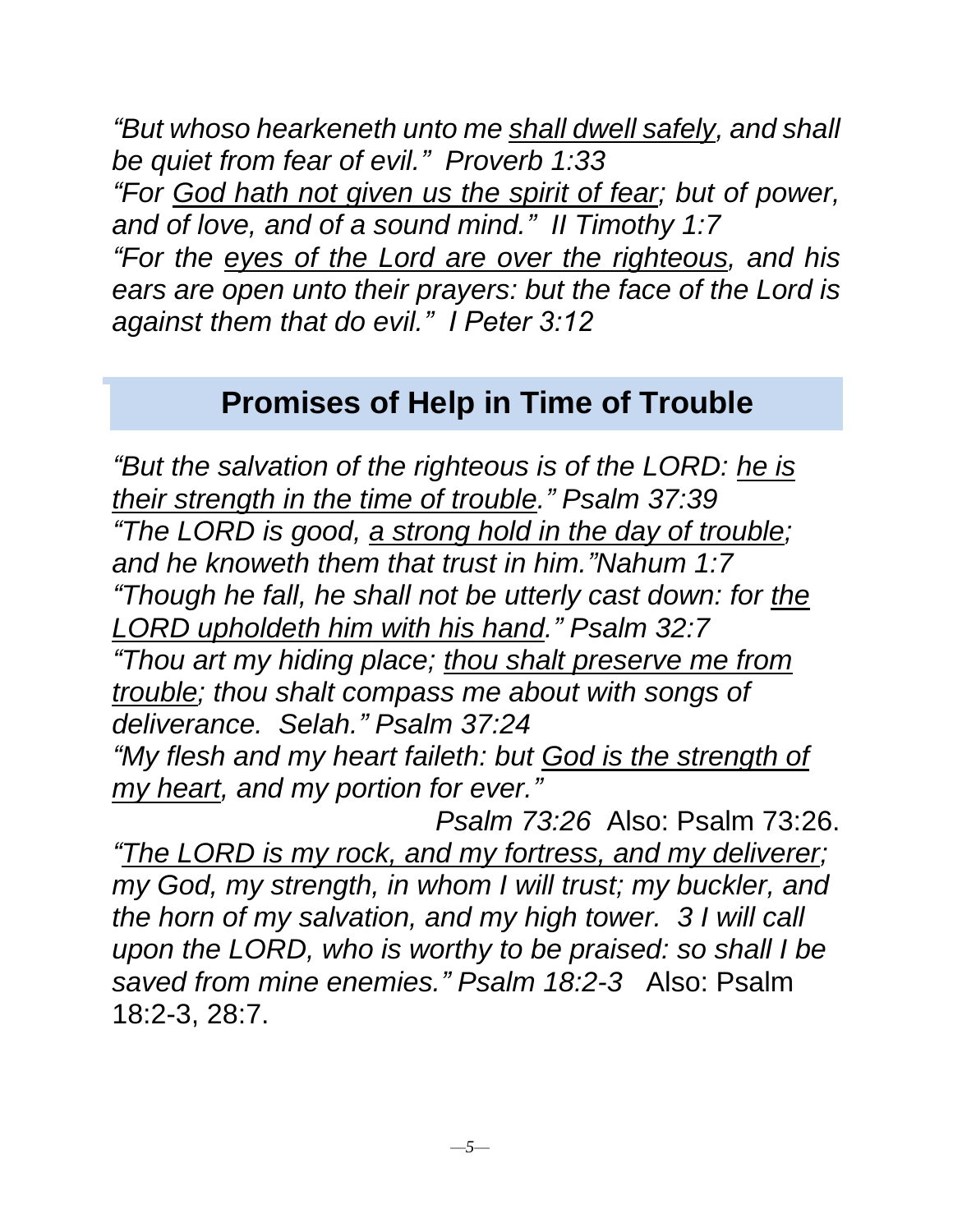**"Troubles are often the tools by which God fashions us for better things."** *— Beecher*

# **Promises for The Lonely**

*John 14:18*

<span id="page-5-0"></span>*"I will not leave you comfortless: I will come to you."* 

*"Then shalt thou call, and the LORD shall answer; thou shalt cry, and he shall say, Here I am. If thou take away from the midst of thee the yoke, the putting forth of the finger, and speaking vanity;" Isaiah 58:9 "Wherefore come out from among them, and be ye separate, saith the Lord, and touch not the unclean thing; and I will receive you, 18 And will be a Father unto you, and ye shall be my sons and daughters, saith the Lord Almighty." II Corinthians 6:17-18 "But I am poor and needy; yet the Lord thinketh upon me: thou art my help and my deliverer; make no tarrying, O my God." Psalm 40:17*

# <span id="page-5-1"></span>**Promises and Commandments for Marriage**

*"Live joyfully with the wife whom thou lovest all the days of the life of thy vanity, which he hath given thee under the sun, all the days of thy vanity: for that is thy portion in this life, and in thy labour which thou takest under the sun." Ecclesiastes 9:9*

"*Let the husband render unto the wife due benevolence: and likewise also the wife unto the husband."*